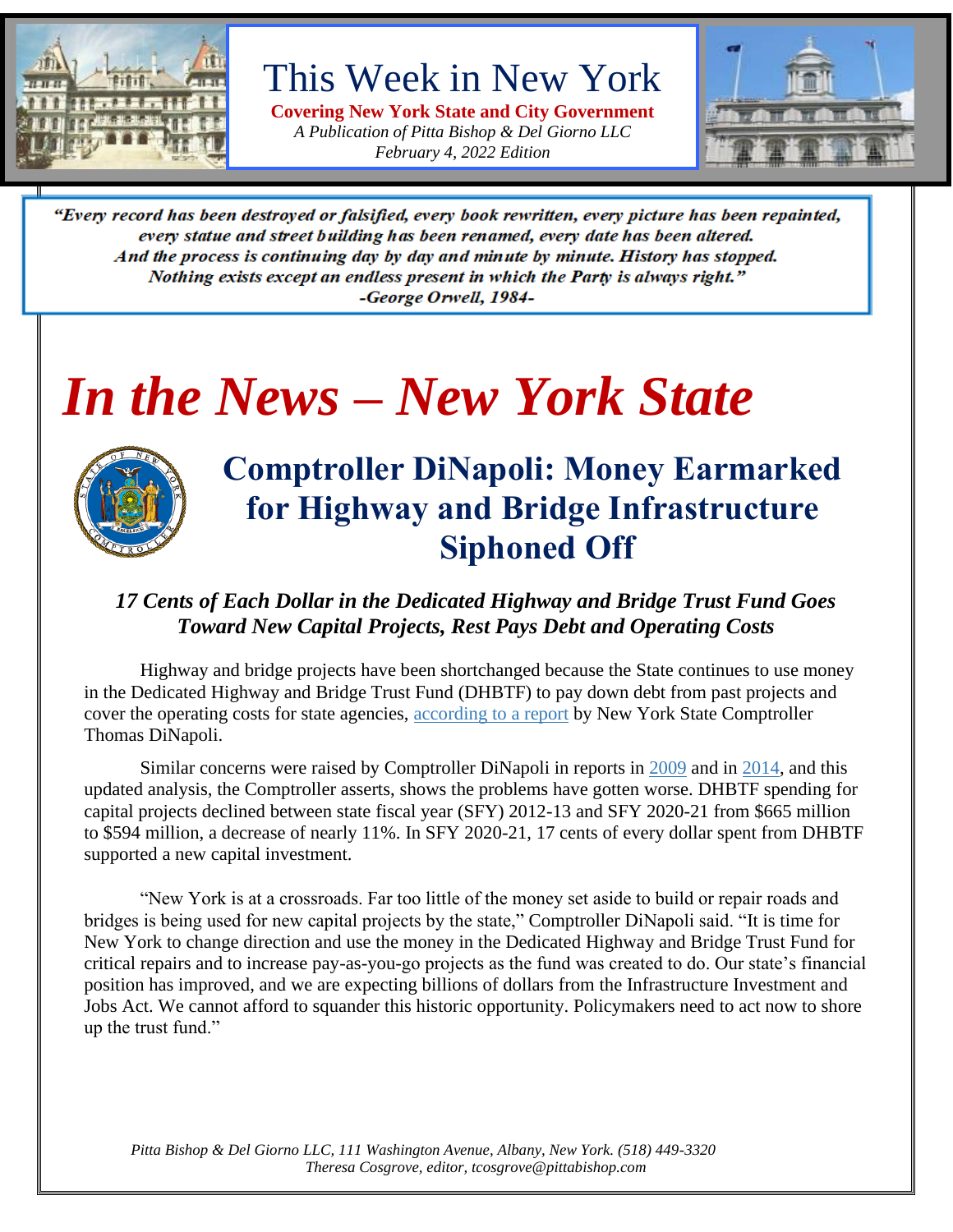Comptroller DiNapoli explained that the 1991 law that created DHBTF was narrowly focused to ensure a dedicated funding stream would be available to alleviate the need to borrow funds for transportation capital projects. Over the years, the scope of eligible expenditures was expanded so the trust fund no longer serves its original purpose of directly paying for road and bridge projects. Transfers to pay for debt surpassed capital projects spending both in absolute dollars and as a percentage of total disbursements by SFY 2001-02.

According to the Comptroller's report, DHBTF spending in SFY 2020-21 totaled \$3.46 billion. Of this total, just 17.2% was used for capital construction, while state operations and debt service costs consumed 43% and 40%, respectively. Capital projects spending declined 10.8% between SFYs 2012- 13 and 2020-21, while disbursements to pay operational costs increased from 40.8% to 42.8% and debt service payments remained roughly level.

In total, \$5.3 billion has been spent on transportation capital projects since SFY 2012-13, while \$12.3 billion was spent on debt service from past borrowings and \$13.6 billion on operational costs.

The Comptroller identified the four major sources of revenue in the DHBTF: taxes and fees, bond proceeds, transfers from other funds and miscellaneous revenue. To offset shortfalls from the dedicated taxes and fees, in SFY 2004-05, a General Fund transfer of \$4.6 million was made to help cover trust fund expenses. By SFY 2020-21, that amount had risen to \$786 million. Compared to SFY 2012-13, receipts from taxes and fees were down 15.1% in 2020-21, and General Fund transfers were up 51.4%.

Comptroller DiNapoli recommended the State:

- ➢ Maximize the share of trust fund revenue used for new capital projects by developing a multiyear plan to reduce state operations and debt service costs paid for by the DHBTF.
- ➢ Increase the share of transportation capital projects funded on a pay-as-you-go basis to reduce debt service costs.
- $\triangleright$  Reduce the trust fund's reliance on annual General Fund transfers and consider augmenting the fund's dedicated revenue streams.



# **Governor Hochul Approves State Legislature's New District Maps for Congress, Senate & Assembly**

#### *Legal Challenge Follows Enactment*

Governor Kathy Hochul signed legislation establishing the district boundaries for the State Senate and Assembly and U.S. Congress. The lines were developed by the Democrat-led State Legislature after an independent commission could not come to a consensus. A legal challenge has been filed against the Congressional lines and legal action against the State lines is anticipated.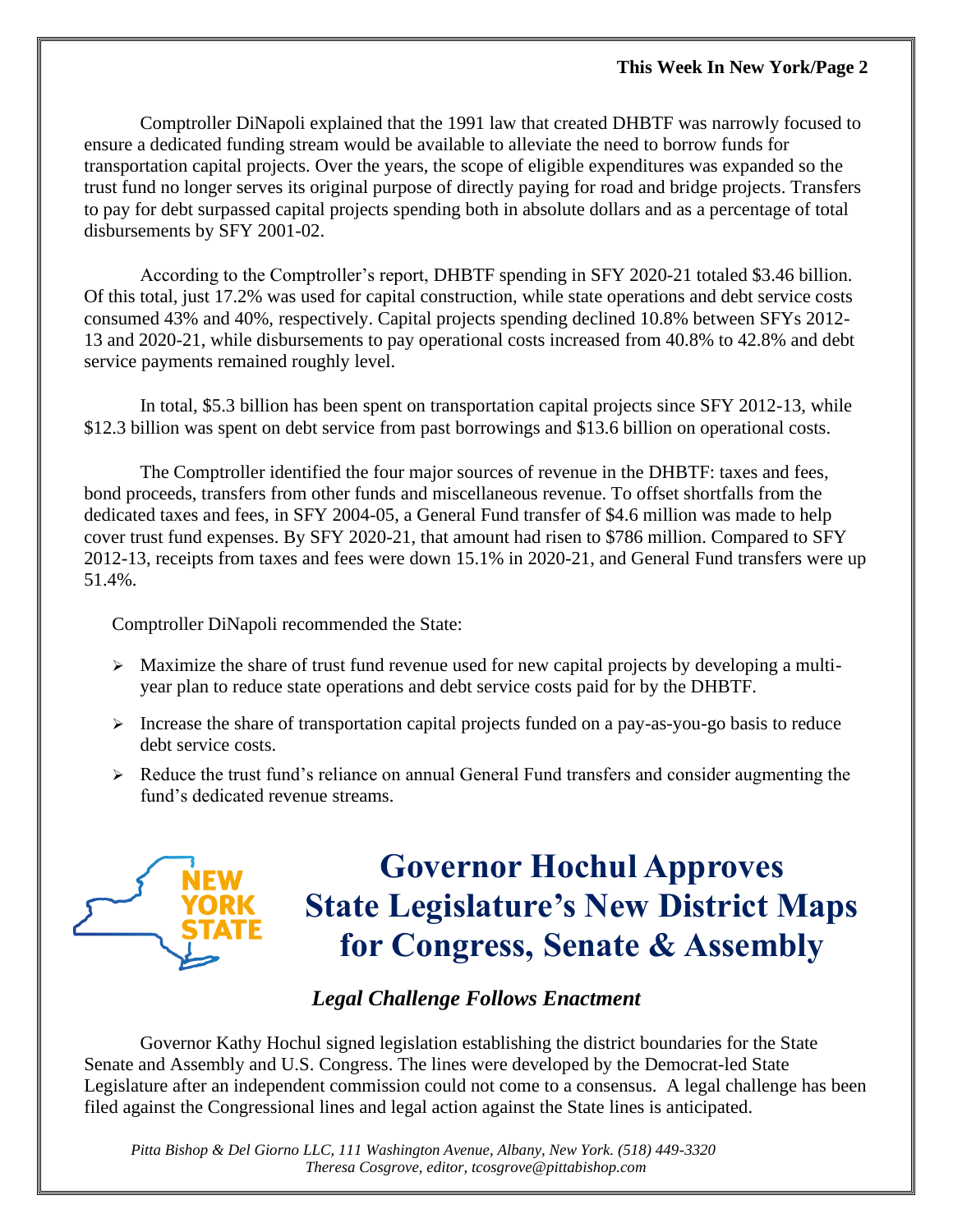[The measures] "are necessary to reapportion districts and to provide certainty and clarity regarding such districts in a timely manner," Governor Hochul said in an approval message. "Signing these bills will allow the boards of elections to begin the process of administering elections with these new district maps, and will ensure New Yorkers and candidates for elected office have the information they need with as much notice as possible."

The Congressional maps are said to give the Democratic party an advantage in 22 of the State's 26 congressional districts. Republicans currently hold eight of New York's 27 seats in Congress. The State Senate legislation shifted two Senate districts to New York City from Upstate. Enactment of the legislation allows candidates to begin gathering petition signatures on March 1.

Shortly following Governor Hochul's signature, a [lawsuit](https://files.constantcontact.com/cc29d5c8601/934a4213-bbd6-41e2-8f35-8711ed45aec7.pdf) was filed in the New York State Supreme Court in Steuben County by 14 residents asserting the maps violate the State's Constitution.

"The Democratic Party politicians who control the New York Legislature and Governor's office brazenly enacted a congressional map that is undeniably politically gerrymandered in their party's favor," the suit charges.

Similar challenges to the State lines are anticipated.

# *In the News – City*

# **President Biden and Mayor Adams Deliver Resources to Tackle New York City's Gun Violence Crisis**

President Joseph Biden joined New York City Mayor Eric Adams this week to discuss new anti-gun violence initiatives. President Biden committed that the federal government would focus law enforcement resources on cutting off gun trafficking and the "Iron Pipeline."



**President Biden greets Mayor Adams & Governor Hochul** 

"Mayor Adams, you say that gun violence is a sea fed by many rivers," President Biden said at the meeting. "Well, I put forward a plan to dam up some of those streams. You can count on me to be a partner in that effort…Mayor Adams, you and I agree: The answer is not to abandon our streets — that's not the answer. The answer is to come together, police and communities, building trust and making us all safer."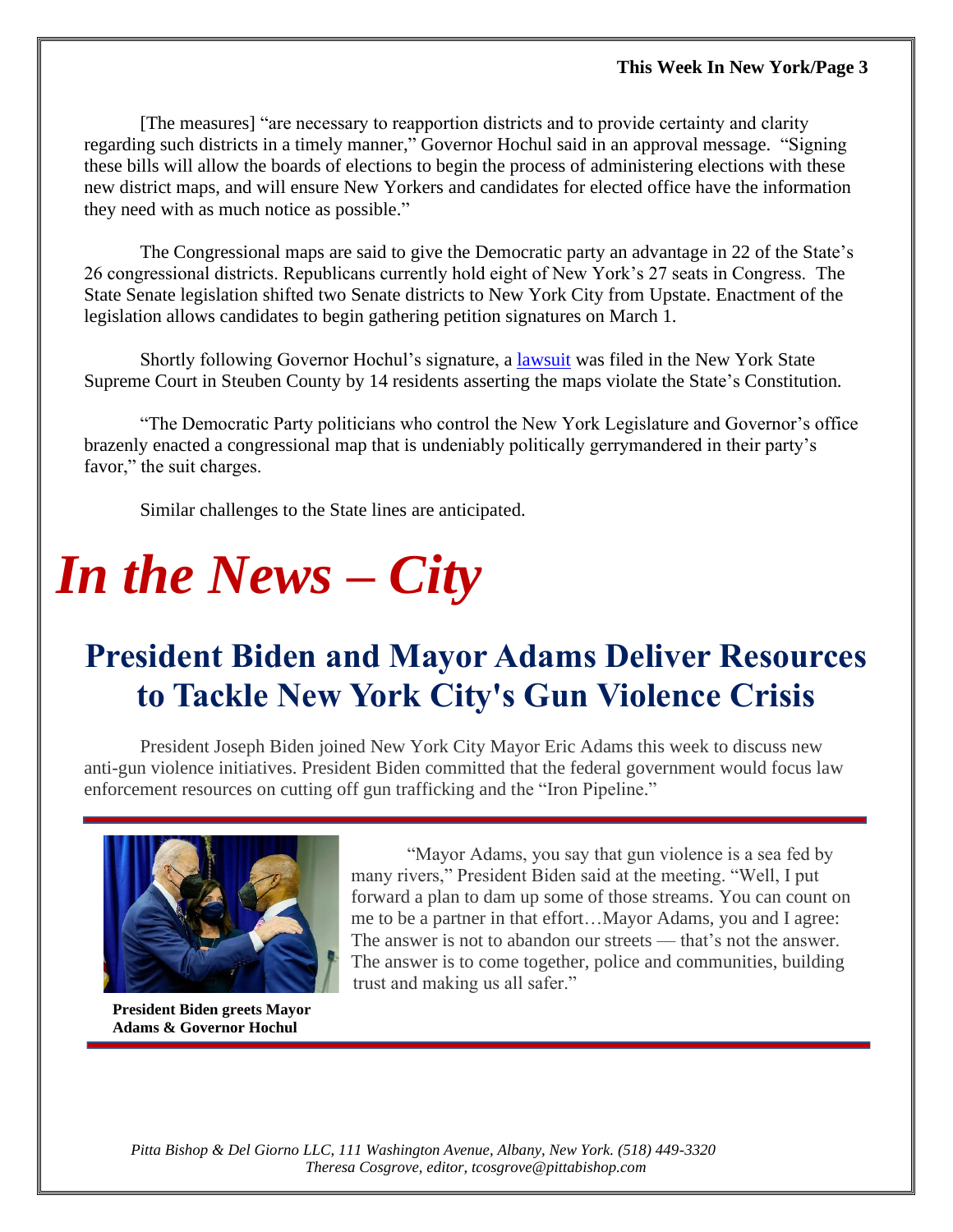The White House and U.S. Department of Justice (DOJ) announced a set of new actions to stem the flow of firearms used to commit violence and support local law enforcement partners' efforts to combat gun violence. DOJ will:

- ➢ Direct U.S. Attorney's Offices nationwide to increase resources dedicated to local violent crime strategies. President Biden highlighted New York City's Gun Violence Strategic Partnership, as a model of the strategies DOJ will help expand nationwide.
- $\triangleright$  Crack down on the "Iron Pipeline" the illegal flow of guns sold in the south, transported up the East Coast, and found at crime scenes in New York City and elsewhere — and other firearms trafficking by adding personnel and other resources to multi-jurisdictional task forces targeting interstate firearms trafficking.
- $\triangleright$  Launch a National Ghost Gun Enforcement Initiative to train prosecutors and disseminate investigation and prosecution tools to help bring cases against those who use ghost guns to commit crimes.
- $\triangleright$  Pursue unlawful gun sellers that put firearms in the wrong hands by taking steps such as prioritizing federal prosecutions of those who criminally sell or transfer firearms used in violent crimes, including unlicensed dealers who sell guns to criminals without the required background checks.



# **State Comptroller DiNapoli: Service Delivery Critical to Ensure NYC's Continued Recovery**

New York City's uneven recovery will present evolving challenges over the next few years, New York State Comptroller Thomas DiNapoli said this week in remarks to the Association for a Better New York (ABNY).

Sharp declines in the City's workforce, combined with revenue uncertainty for key programs as federal aid winds down, may test the City's ability to respond to demands for critical services just as it is trying to ensure a financial recovery, Comptroller DiNapoli explained.

"There are some bright spots in New York City's economic recovery, but its overall course remains uneven and has created tremendous uncertainty," Comptroller DiNapoli said. "At its foundation, the City's recovery will depend on its ability to deliver basic services like education and public safety, while managing spikes in demand for additional services, like mental health and homelessness, without interruption."

In conjunction with his remarks, Comptroller DiNapoli released [a new report](https://www.osc.state.ny.us/files/reports/osdc/pdf/report-18-2022.pdf) on the impact of the pandemic on the City's workforce, [an online tool](https://www.osc.state.ny.us/reports/osdc/identifying-fiscal-cliffs-new-york-citys-financial-plan) identifying key programs that face funding risks, and a [series of reports](https://www.osc.state.ny.us/files/reports/osdc/pdf/issues-facing-new-york-city-agencies.pdf) examining the most significant issues facing the City's largest agencies.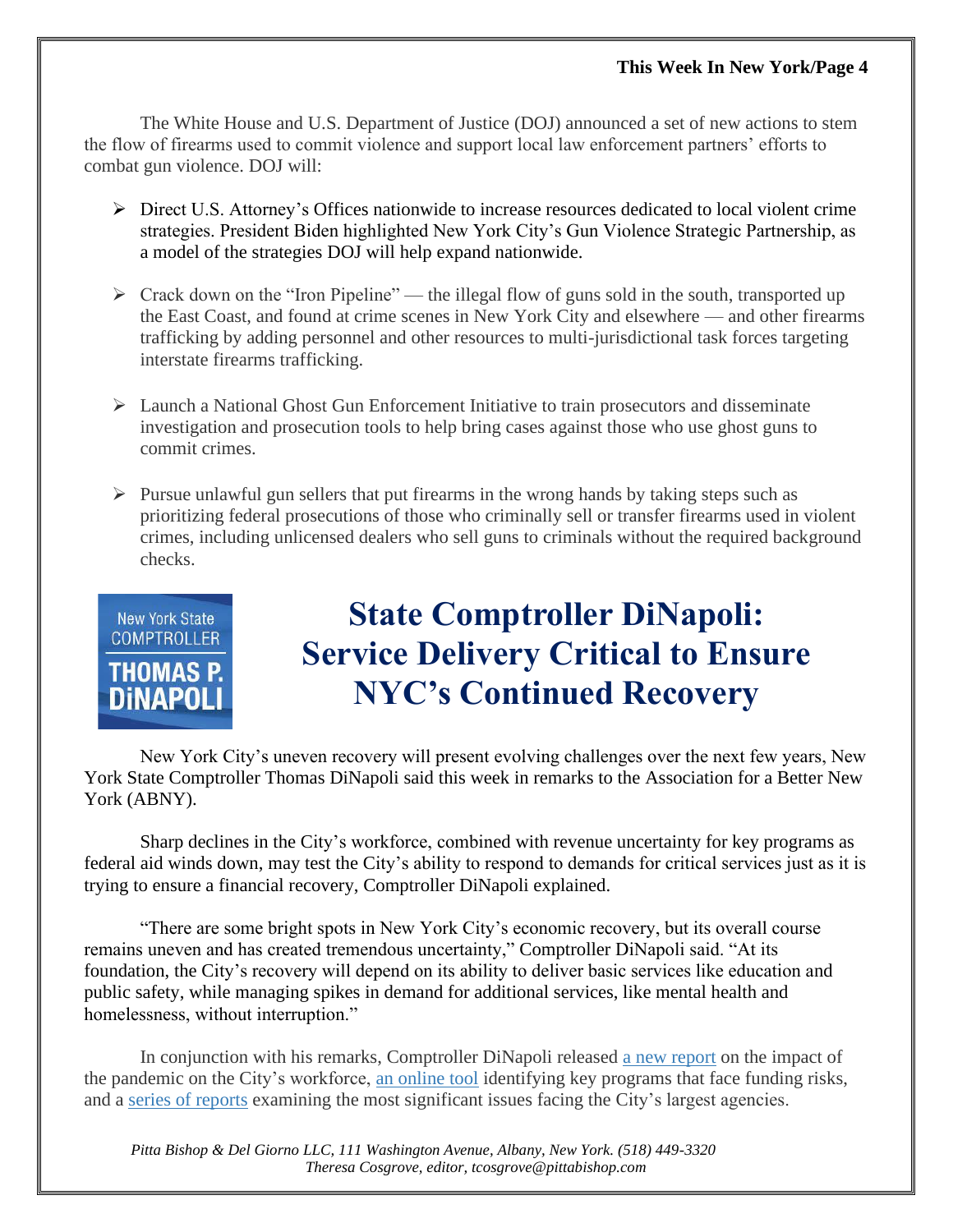The report shows the COVID pandemic brought an end to years of hiring in the City's workforce, which rose 12.3% over eight years through Fiscal Year (FY) 2020 to reach 300,446 employees. The city's pre-pandemic hiring was largely driven by new teachers and support staff for expanded Pre-K and police and correction officers.

Since FY 2020, however, the City has lost 16,637 employees, an overall decline of 5.5%, which brings its total to the lowest level in five years (283,809). In some City agencies, the declines, which are concentrated in public safety, education and health and welfare positions, are well above the citywide 5.5% average.

According to the Comptroller, this staffing decline could adversely impact the quality and consistency of some public services and programs. The Department of Correction and the Department of Investigation were among the 10 agencies that saw the largest decline in headcount and have noted staffing declines impacted their ability to provide certain services in FY 2021.

Demand for services, combined with the temporary loss of employee availability attributed to the pandemic, contributed to a significant increase in overtime costs. The Comptroller noted that through the first six months of the current fiscal year, overtime costs totaled \$1 billion, up from \$385 million in the same period last year. Police, fire, corrections and sanitation workers accounted for more than 80% of those overtime costs.

The City is not likely to be able to close the workforce gap and reach its budgetary target of 309,859 employees by June 30, 2022, the Comptroller asserted. While the City may save more than \$1 billion from lower than budgeted personnel costs, most of the savings would come from the Department of Education where headcount losses have accelerated in the current school year just as the City was trying to expand educational services.

The report also notes the importance of recognizing that demand for certain municipal services may rebound to pre-pandemic levels if normal economic activity resumes. This could create challenges for short-staffed agencies.



## **Adams Administration Appointments**

#### **Office of the Mayor**

#### **Housing Administration**

**Jessica Katz, Chief Housing Officer** Jessica Katz will oversee the City's housing agencies and affordable housing strategy. Her portfolio will include HPD, HDC, NYCHA, the Mayor's Office of Housing Recovery Operations (HRO), and the Mayor's Office to Protect Tenants (MOPT). Katz was most recently the Executive Director of the Citizens Housing & Planning Council. Before CHPC, Katz was with HPD, where she most recently served as the Associate Commissioner for New Construction. Katz received her Bachelor of Arts degree in Urban Geography from McGill University and went on to receive a Masters in City Planning from the Massachusetts Institute of Technology.

She will report to First Deputy Mayor Lorraine Grillo.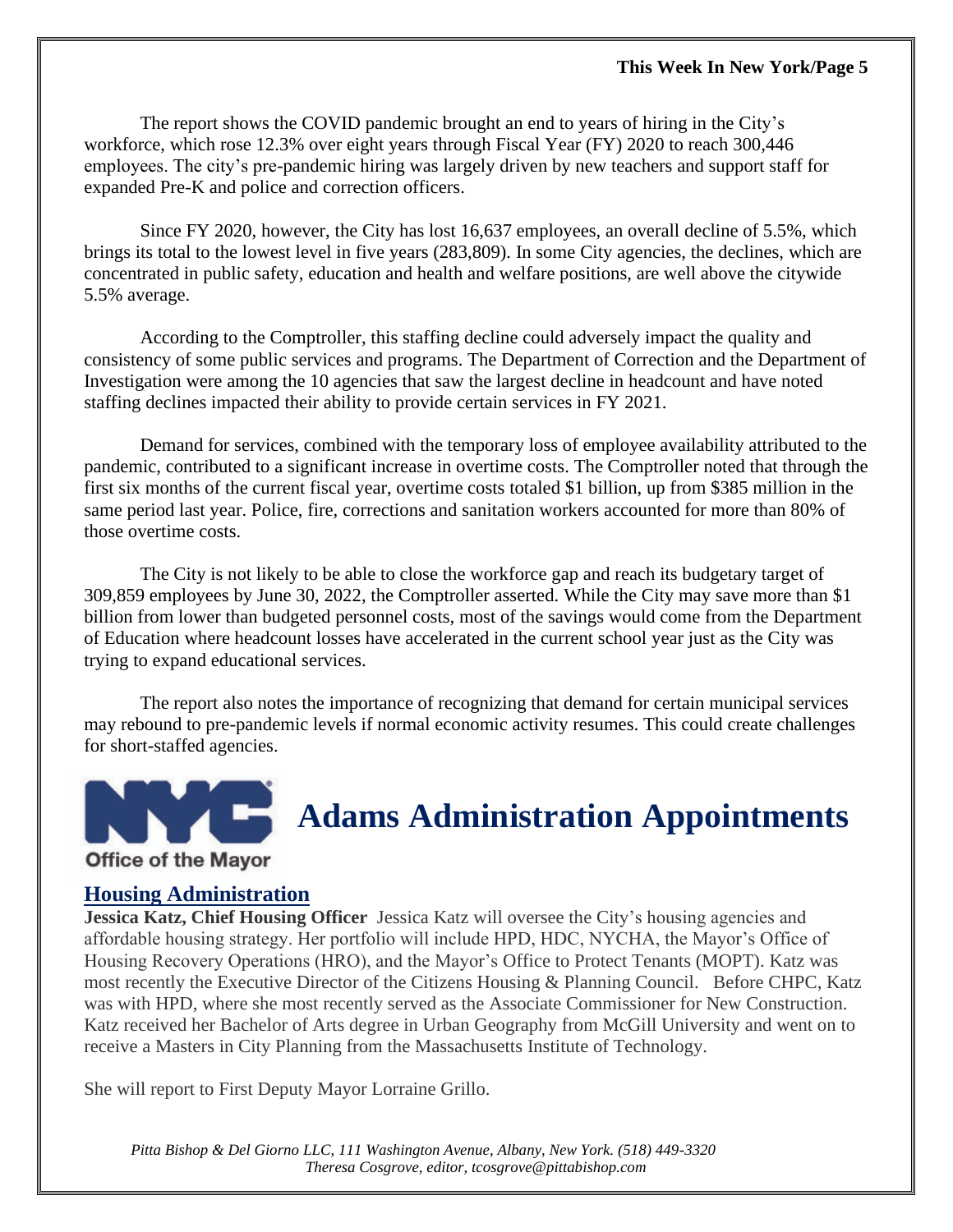**Adolfo Carrión Jr., Commissioner, Department of Housing Preservation and Development (HPD).** Adolfo Carrión Jr. is the CEO and founder of Metro Futures LLC. Before starting Metro Futures, Carrión served as Regional Administrator for Region II of the U.S. Department of Housing and Urban Development, Deputy Assistant to President Barack Obama, and director of the White House Office of Urban Affairs. Prior to his tenure in the federal government, Carrión served as Bronx Borough President and as a member of the New York City Council. Carrión received his Bachelor of Arts from the King's College and a Master's in Urban Planning from Hunter College.

#### **Eric Enderlin, President, Housing Development Corporation (HDC).**

Eric Enderlin has served as President of HDC since October 2016. In this role, Enderlin is tasked with leading the nation's largest municipal Housing Finance Agency to help ensure a fairer and more equitable city through the creation and preservation of affordable housing. He most recently served as Deputy Commissioner for Development and Special Advisor at HPD. Prior to joining HPD, he was Assistant Director for Asset Management and Private Market Operations at NYCHA. Enderlin holds a Bachelor of Arts in Economics and a Master of Science in Urban Planning and Policy, both from Rutgers University.

#### **Social Services**

**Gary Jenkins**, **Commissioner of the Department of Social Services (DSS).** Gary Jenkins will serve as Commissioner of the Department of Social Services. Prior to his appointment as DSS commissioner, Jenkins served as Administrator for HRA. In this leadership role as HRA Administrator, Jenkins directly oversaw all HRA programs and operations. Prior to that, as First Deputy Commissioner at HRA, he oversaw the Homelessness Prevention Administration, Employment Services, the Office of Child Support Services, and the Fair Fares Program. In his more than 30 years with HRA, Jenkins has held a range of leadership positions in numerous HRA program areas, including the Medicaid Program and Temporary Cash Assistance and Supplemental Nutrition Assistance Program (SNAP). Commissioner Jenkins will report to Deputy Mayor for Health and Human Services Williams-Isom.

**Lisa Fitzpatrick**, **Administrator of Human Resources Administration (HRA).** Lisa Fitzpatrick will serve as Administrator of HRA. With over 37 years in HRA, Fitzpatrick has worked her way up the ranks, from an eligibility specialist to the chief program officer for the Medical Assistance Program and the Family Independence Administration (FIA). She has also held a wide variety of other positions, including as Assistant Deputy Commissioner of the Office of Procedures and Deputy Commissioner for FIA Operations. She has a Bachelors Degree in Business Administration and a Master of Public Administration from City University of New York's (CUNY) Bernard Baruch College. Administrator Fitzpatrick will report to Commissioner Jenkins.

**Joslyn Carter**, **Administrator of Department of Homeless Services (DHS).** Licensed Clinical Social Worker (LCSW) Joslyn Carter will continue to serve as Administrator of DHS. Carter has worked at DHS for almost 18 years, with increasing responsibilities within the agency. She received her Master of Social Work Degree from the Hunter College School of Social Work and completed a post graduate Clinical Social Work Fellowship from Yale University. Administrator Carter will report to Commissioner Jenkins.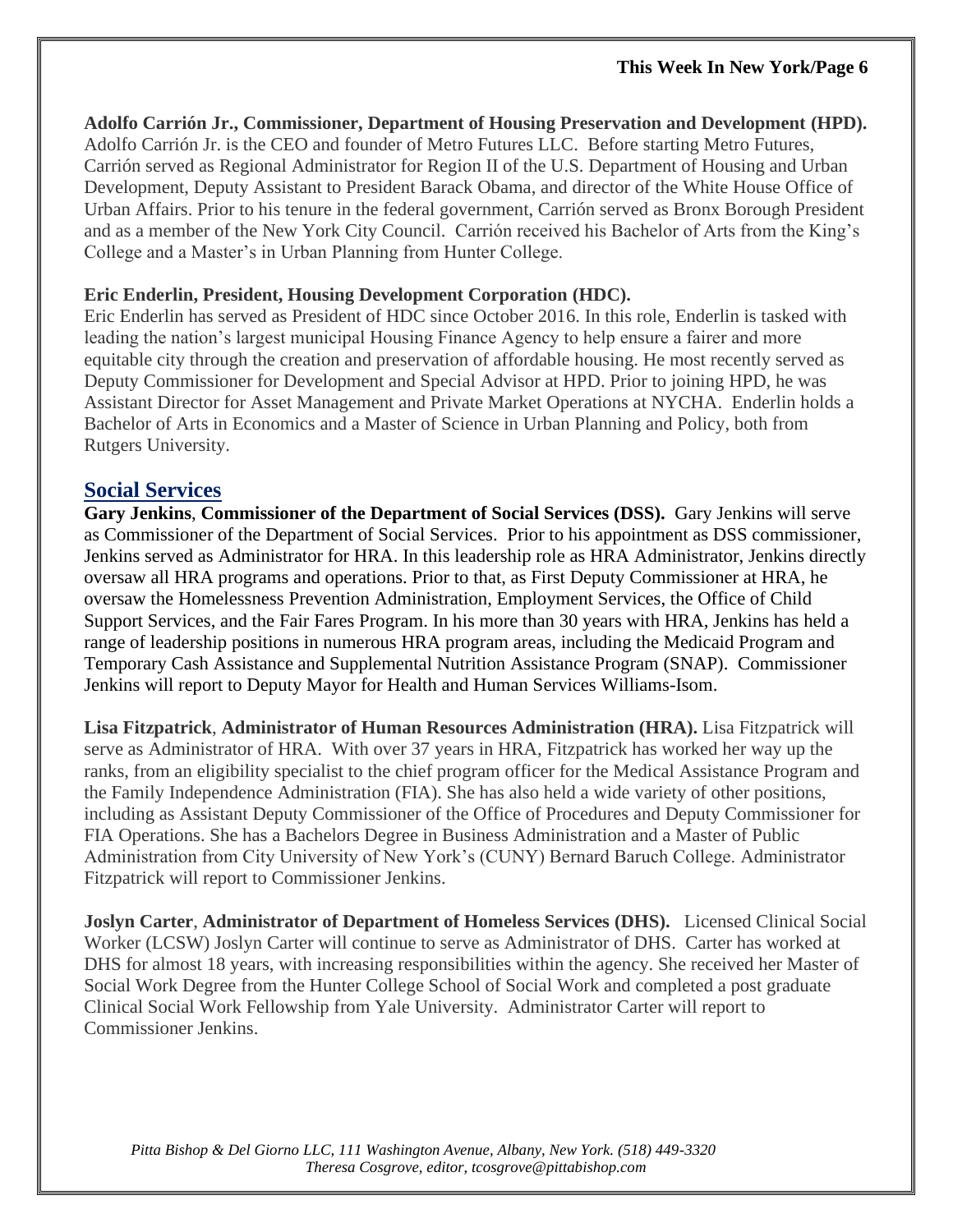#### **Environment**

**Rohit T. Aggarwala, Department of Environmental Protection (DEP) Commissioner and Chief Climate Officer.** Rohit T. "Rit" Aggarwala will served as DEP Commissioner and Chief Climate Officer. He led the creation of the Mayor's Office of Long-Term Planning and Sustainability under Mayor Michael R. Bloomberg, founded the environmental grantmaking program at Bloomberg Philanthropies, and served as president of the Board of Directors of the C40 Cities Climate Leadership Group. He was part of the founding team at Sidewalk Labs — Google's urban technology startup — and more recently was a senior urban tech fellow at the Jacobs Cornell-Technion Institute. Aggarwala holds a PhD, MBA, and BA from Columbia University and an MA from Queen's University in Kingston, Ontario. Aggarwala will report to Deputy Mayor for Operations Meera Joshi.

**Vincent Sapienza, Department of Environmental Protection Chief Operations Officer**. Sapienza served in three senior positions within DEP, leading the Bureau of Wastewater Treatment from 2009 through 2014, then heading the Bureau of Engineering, Design and Construction through 2016, and then as Commissioner for the past five years. Sapienza is a New York State licensed professional engineer and holds a BS from Columbia and an MBA from Hofstra. Sapienza will report to Aggarwala in his role as DEP Commissioner.

**Kizzy Charles-Guzman – Executive Director, Mayor's Office of Climate and Environmental Justice.** Kizzy Charles-Guzman led the development of Cool Neighborhoods NYC, the City's first strategy to address the impacts of rising temperatures and heatwaves. Charles-Guzman served as a Deputy Director at the Mayor's Offices of Sustainability and Climate Resiliency, as Director of the Climate Change and Health Program at the New York City Department of Health, and as Policy Advisor on air quality during the Bloomberg administration. She is a graduate of Carleton College and the University of Michigan at Ann Arbor. Charles-Guzman will report to Aggarwala in his role as chief climate officer.



# **NYC Council Speaker Adrienne E. Adams Announces Slate of Senior Staff Leadership**

New York City Council Speaker Adrienne E. Adams announced new members of her senior staff leadership. The appointments include:

**Jeremy John** has been named First Deputy Chief of Staff. Jeremy joins the Council after serving as the Director of Political Action for District Council 37 (DC 37). Prior to his time at DC 37, Jeremy served as campaign manager for current New York State Comptroller Tom DiNapoli's 2014 campaign. He also previously served in the roles of Director of Conference Services and Director of Operations for the New York State Senate. A Brooklyn native, Jeremy is a graduate of John Jay College (CUNY) and earned a master's degree from Brooklyn College (CUNY).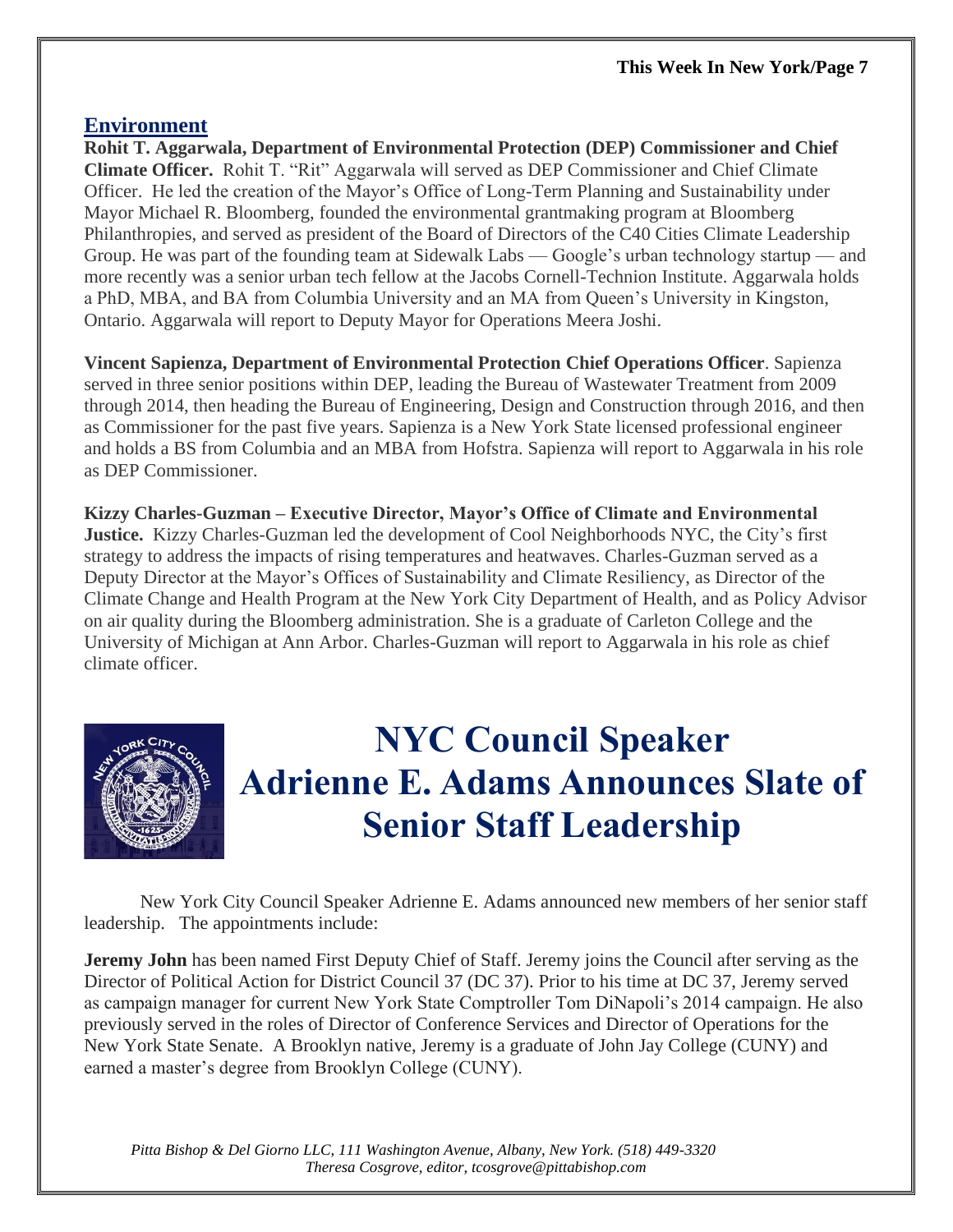**Carlos Beato** has been named Special Counsel to the Speaker. Most recently, Carlos was a Partner at Pitta LLP and a Member of Pitta, Bishop & Del Giorno LLC, where he provided counsel in labor and employment law and litigation, including employee benefits litigation. From 2014 to 2019, Carlos served under previous New York City Council Speakers Mark-Viverito and Johnson, as the Director of the Office of State and Federal Affairs. He received his B.A. from Temple University and J.D. from St. John's University School of Law. Carlos is a Queens native, a member of the New York State Bar, and fluent in Spanish.

**Tanisha Edwards** will become Chief Financial Officer and Deputy Chief of Staff of Finance. She has nearly two decades of government finance experience, most recently as the General Counsel and Chief Legal Officer of the New York State Insurance Fund (NYSIF). Prior to her time at NYSIF, Tanisha served for more than three years as Assistant Counsel to the Governor for Taxation and Financial Services. Before her state service, she spent 10 years at the New York City Council as Chief Counsel to the Finance Division and Finance Committee. Prior to her previous service at the City Council, Tanisha served as the Legislative Counsel at the Office of the New York City Comptroller. Tanisha was raised in Southeast Queens, earned a J.D. from Rutgers University School of Law, and graduated with a B.A. from Syracuse University after transferring from York College (CUNY).

**Faiza Ali** will be promoted to Deputy Chief of Staff of Community Engagement. Faiza has served in the City Council since 2014, first as a liaison and most recently as Director of the Community Engagement Division, focused on deepening relationships between the Council and communities across the city. She was the former Advocacy & Civic Engagement Director for the Arab American Association of NY. Faiza is Muslim American and the daughter of Pakistani immigrants. One of the first women from her family to attend college, she earned her B.A. from Pace University.

**Jeffrey Baker** will be promoted to Deputy Chief of Staff of Legislation and Policy. He brings sixteen years of legislative experience at the New York City Council, working as a Committee Counsel, Deputy Director, and most recently, as the Director of the Legislative Division. He graduated from the University of Utah and earned a J.D. and M.B.A. from the College of William and Mary.

**Andrea Vazquez** will be promoted to Director of the Legislative Division. She has been with the Council for nearly a decade, most recently serving as Deputy Director of the Human Services Division. Andrea previously worked as counsel to the City Council's General Welfare Committee for five years, and later as Assistant Deputy Director. She earned a B.A. from NYU and a J.D from Fordham Law School.

**Charles "Chuck" Davis** has been promoted to Director of the Administrative Services Division. He has served in the Council for over two decades, most recently as the Acting Director of Administrative Services. Previously, Chuck was Chief Compliance Officer for the Council and Director of the Appointment Investigations Division. Prior to that, he held numerous roles in the Appointment Investigations Division. Chuck is an adjunct lecturer at the Borough of Manhattan Community College (CUNY), and earned his B.S. and M.P.A. at John Jay College of Criminal Justice (CUNY).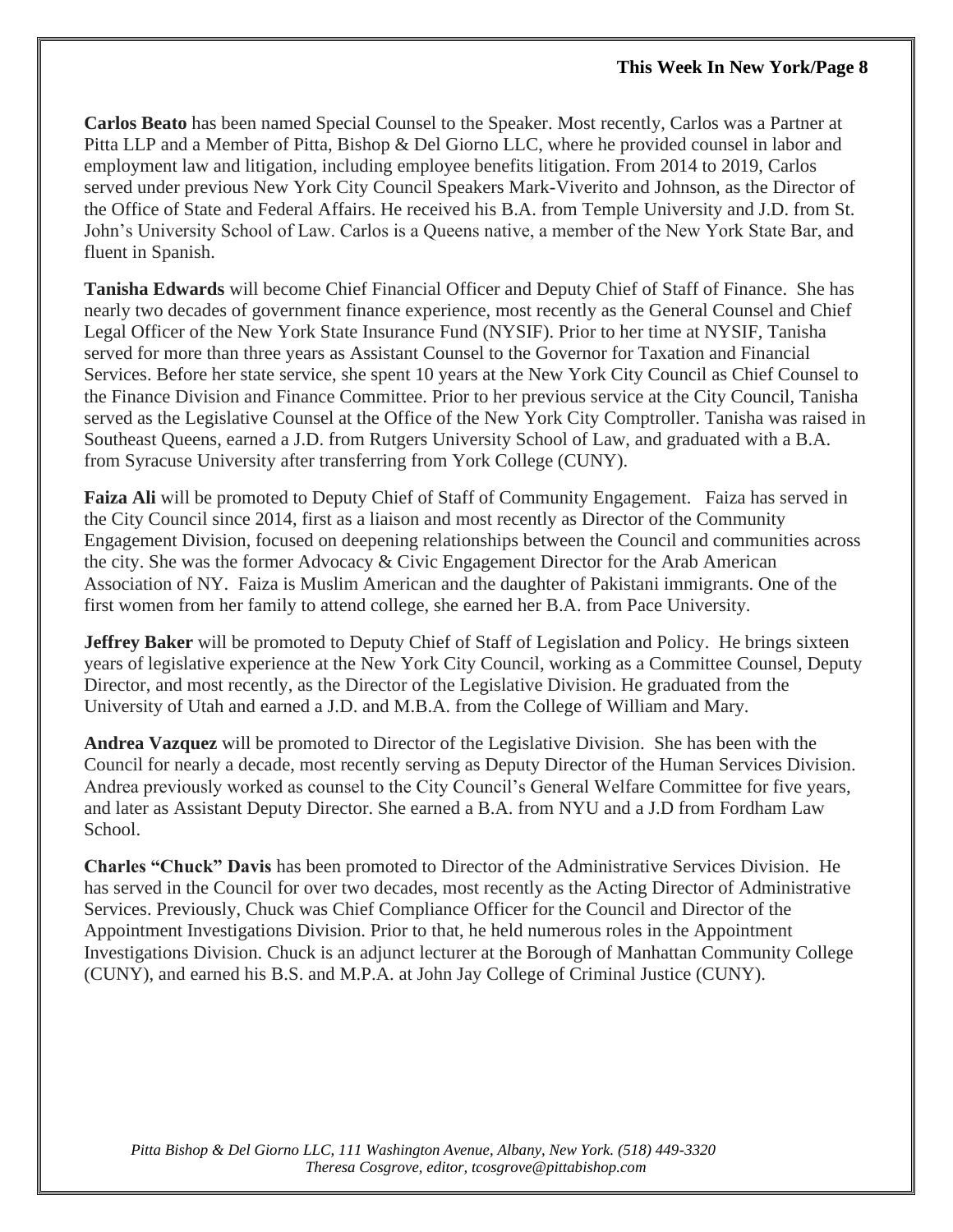# *Briefs*

## **Governor Hochul Announces \$100 Million for Behavioral Health Crisis Stabilization Centers**

Governor Kathy Hochul this week announced the availability of more than \$100 million in funding over the next five years for 12 new Intensive Crisis Stabilization Centers across the State that will provide immediate care for people who are experiencing a behavioral health crisis.

The Office of Mental Health (OMH) and the Office of Addiction Services and Supports (OASAS) have issued a joint Request for Proposals to fund development of the Centers. The RFP calls for development of three Crisis Stabilization Centers in New York City and nine across the remainder of the State.

The Centers will provide care, observation and urgent treatment to individuals experiencing a mental health and/or substance use crisis. Walk-in care is available to all individuals, including adults, children, adolescents, and families. The Centers will be open 24/7, 365 days per year and recipients may receive services for up to 24 hours.

State contracts awarded through the RFP will provide more than \$100 million for the 12 Crisis Stabilization Centers over five years, including \$20 million for start-up costs and more than \$80 million in operating funds. Start-up funding is provided through the Federal Supplemental Community Mental Health Services Block Grant.

## **New York City Planning Commission Withholds Support for Governor Hochul's Penn Station Plan**

The New York City Planning Commission is withholding its support for Governor Kathy Hochul's Penn Station development plan, questioning the project's financing and insufficient benefits for both transportation and "the public realm."

"There continue to be unanswered questions related to financings, transit improvements and the public realm," the letter said, calling on the State Empire State Development Corporation to "identify further public realm improvements... that optimize place and movement by improving circulation," according to published reports.

Governor Hochul announced her plan to renovate Penn Station in November, a "commuter first" plan estimated to cost between six and seven billion dollars over four to five years of construction.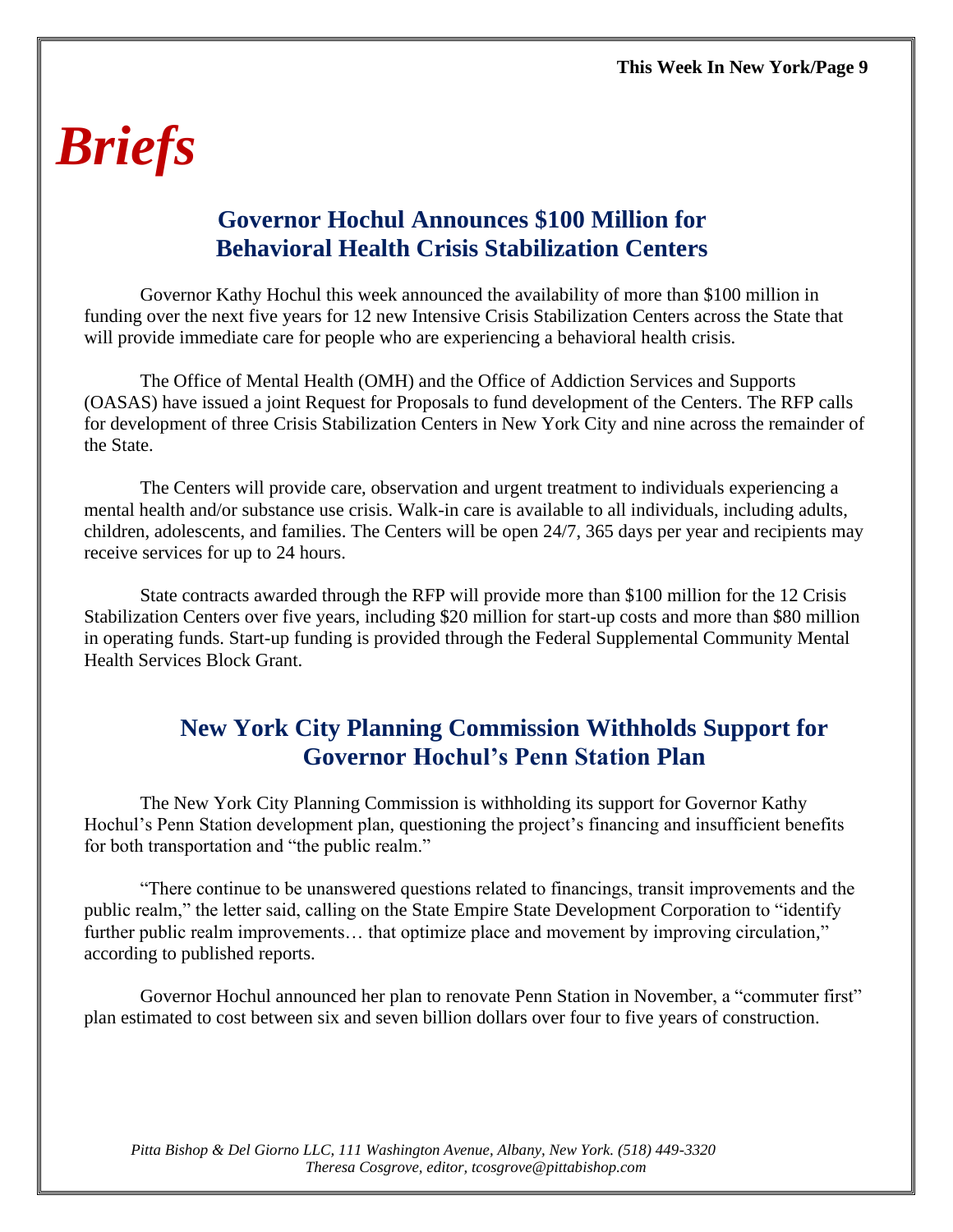## **Pitta Bishop & Del Giorno LLC News**

Pitta Bishop & Del Giorno LLC founding member Vincent F. Pitta announced that he and Vito Pitta will be Co-Managing Members of the firm. Vincent will also serve as Chairman.

Congratulations to all! Please [click here](https://files.constantcontact.com/cc29d5c8601/ac52a3c7-2530-4394-bbb3-e70a4748009c.pdf) for the full press release.

# *Coming Up*

## *New York State*

## *Monday, February 7 th*

*Higher Education,* NYS Legislative Hearing on the Executive Budget, 11 a.m. *Assembly session*, 2 p.m. *Senate session*, 3 p.m.

## *Tuesday, February 8 th*

*Health/Medicaid,* NYS Legislative Hearing on the Executive Budget, 9:30 a.m. *Assembly session*, tbd *Senate session*, 3 p.m.

### *Wednesday, February 9 th*

*Local Government,* NYS Legislative Hearing on the Executive Budget, 9:30 a.m. *Assembly session*, tbd *Senate session*, 11 a.m.

### *Thursday, February 10th*

*Deployment of Electric Vehicle (EV) Charging Stations,* Assembly Committees on Energy, Science & Technology, Environmental Conservation and Transportation, 10 a.m.

## *New York City*

*Monday, February 7 th* Minority (Republican) Conference of the Council of the City of New York, Virtual Room 1, 10 a.m.

## *Tuesday, February 8 th*

*Committee on Consumer and Worker Protection*, Jointly with the Subcommittee on Zoning and Franchises, Virtual Room 1, 10 a.m.

#### *Wednesday, February 9 th*

*Subcommittee on Landmarks, Public Sitings and Dispositions*, Hybrid Hearing - Council Chambers - City Hall, 1 p.m.